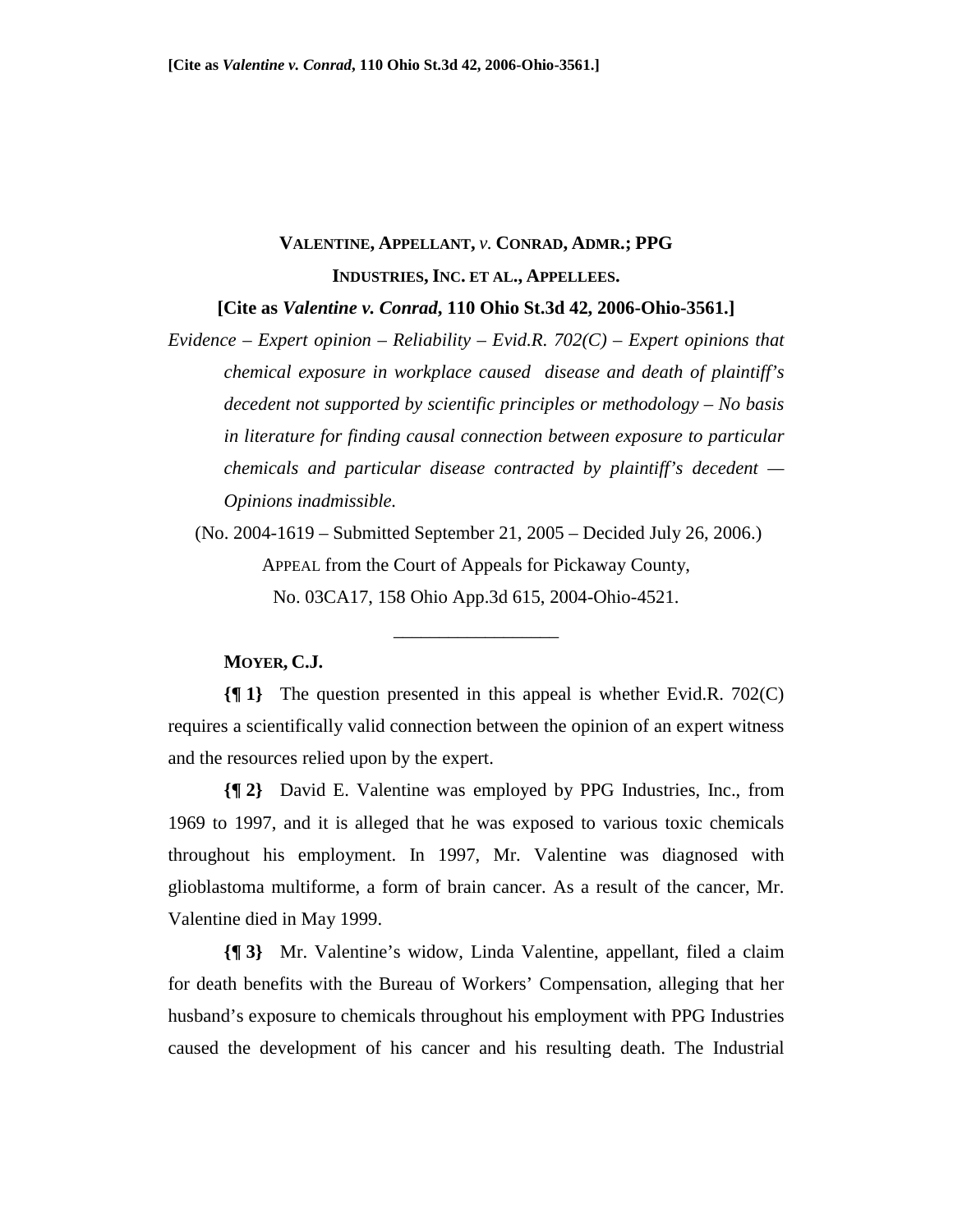Commission denied the claim, and Valentine filed an administrative appeal in the Pickaway County Court of Common Pleas against appellee PPG Industries, Inc., the parent company of appellee PPG Industries Ohio, Inc.

**{¶ 4}** To establish that she qualified for workers' compensation benefits, Valentine was required to prove that her husband's illness was contracted in the course of his employment with PPG Industries. R.C. 4123.01(F); *State ex rel. Ohio Bell Tel. Co. v. Krise* (1975), 42 Ohio St.2d 247, 254, 71 O.O.2d 226, 327 N.E.2d 756. In an effort to establish that fact, Valentine presented expert testimony from two of her husband's treating physicians, Dr. Michael E. Miner and Dr. Herbert B. Newton, and from an industrial hygienist, Norman Brusk.

**{¶ 5}** Dr. Miner concluded that, based on a reasonable medical probability, Mr. Valentine's brain tumor was directly and proximately caused by his exposure to chemical toxins in his workplace and that his death was directly caused by that exposure. Dr. Newton similarly opined that, based on a reasonable medical probability, the development of the tumor and ultimate death were directly and proximately related to Mr. Valentine's chemical exposure. The doctors based their opinions on the totality of their experience as practitioners, their knowledge of Mr. Valentine's condition and background, medical and genetic research, animal studies, and epidemiologic studies. Additionally, both doctors considered it significant that a former coworker of Mr. Valentine, Harold McConnaughey Jr., developed glioblastoma multiforme and died within two weeks of Mr. Valentine. Both doctors acknowledged that no chemical is known to cause glioblastoma multiforme and that ionizing radiation, which is not involved in this case, is the only proven cause of the disease.

**{¶ 6}** Mr. Brusk opined that Mr. Valentine's employment with PPG Industries placed him at a heightened risk of developing brain cancer. Mr. Brusk based his opinion on his experience as an industrial hygienist, his assessment of Mr. Valentine's workplace, and epidemiological studies. Mr. Brusk did not render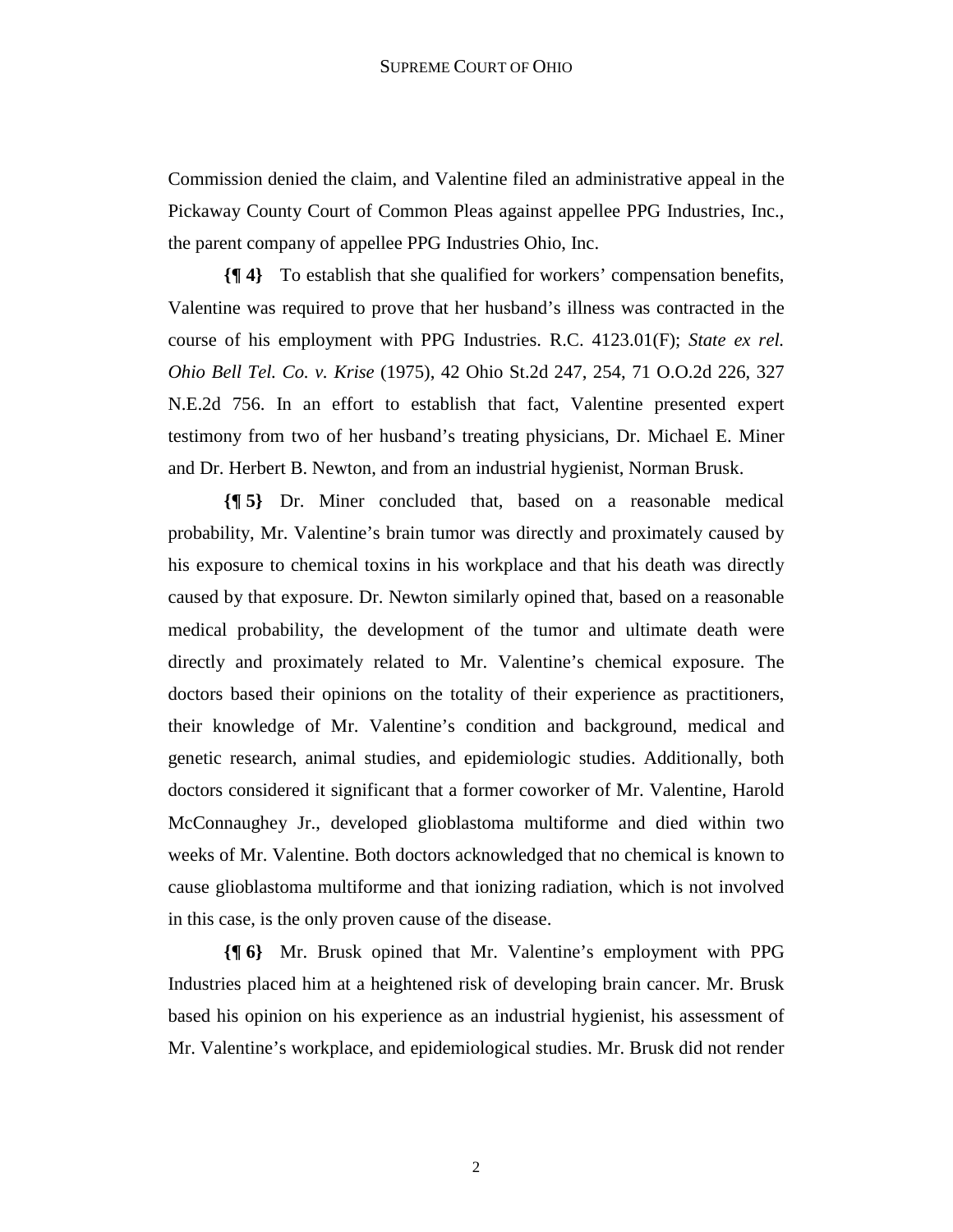a professional opinion regarding whether any specific chemical, or group of chemicals, is capable of causing glioblastoma multiforme.

**{¶ 7}** The trial court excluded the expert opinions as unreliable under Evid.R. 702(C). Because the expert testimony was inadmissible, the trial court found that Valentine was unable to establish causation and granted summary judgment for PPG Industries. The Fourth District Court of Appeals affirmed, holding that the trial court did not abuse its discretion when it excluded the expert testimony as unreliable.

**{¶ 8}** The matter is before this court upon the acceptance of a discretionary appeal.

**{¶ 9}** The determination of the admissibility of expert testimony is within the discretion of the trial court. Evid.R.  $104(A)$ . Such decisions will not be disturbed absent abuse of discretion. *Miller v. Bike Athletic Co.* (1998), 80 Ohio St.3d 607, 616, 687 N.E.2d 735. "Abuse of discretion" suggests unreasonableness, arbitrariness, or unconscionability. Without those elements, it is not the role of this court to substitute its judgment for that of the trial court. *Calderon v. Sharkey* (1982), 70 Ohio St.2d 218, 222, 24 O.O.3d 322, 436 N.E.2d 1008.

**{¶ 10}** Evid.R. 702 provides:

**{¶ 11}** "A witness may testify as an expert if all of the following apply:

**{¶ 12}** "(A) The witness' testimony either relates to matters beyond the knowledge or experience possessed by lay persons or dispels a misconception common among lay persons;

**{¶ 13}** "(B) The witness is qualified as an expert by specialized knowledge, skill, experience, training, or education regarding the subject matter of the testimony;

**{¶ 14}** "(C) The witness' testimony is based on reliable scientific, technical, or other specialized information."

3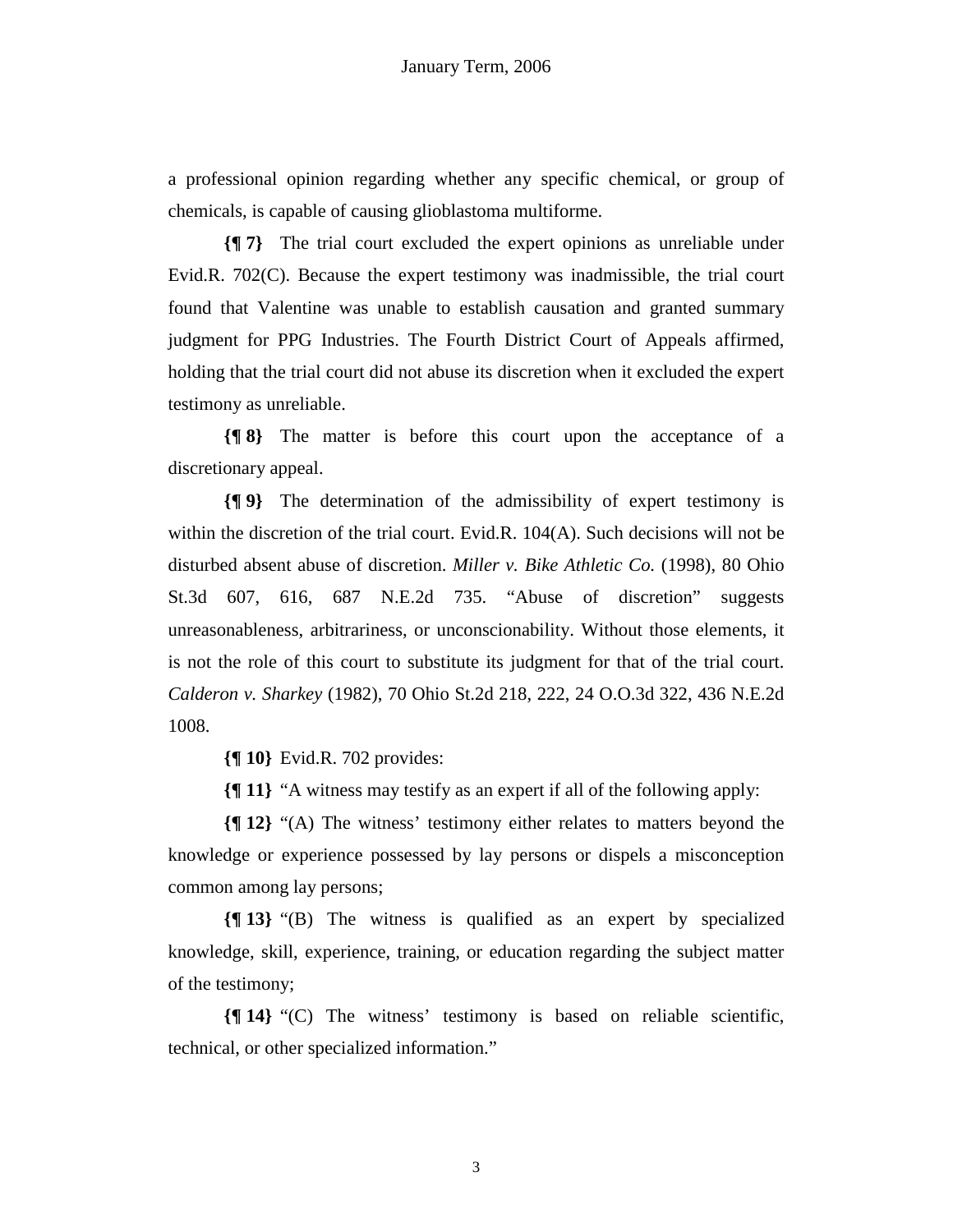**{¶ 15}** That the opinions related to matters beyond the knowledge and experience of laypersons is not disputed. See Evid.R. 702(A). Moreover, the credentials and experience of the witnesses clearly qualify them as experts under Evid.R. 702(B). In fact, the experience of Drs. Newton and Miner as Mr. Valentine's personal physicians makes them uniquely qualified to discuss his health. The sole issue in this case, then, is whether the testimony in question is reliable under Evid.R. 702(C).

**{¶ 16}** In determining whether the opinion of an expert is reliable under Evid.R. 702(C), a trial court examines whether the expert's conclusion is based on scientifically valid principles and methods. *Miller*, 80 Ohio St.3d 607, 687 N.E.2d 735, paragraph one of the syllabus. A court should not focus on whether the expert opinion is correct or whether the testimony satisfies the proponent's burden of proof at trial. Id. Accordingly, we are not concerned with the substance of the experts' conclusions; our focus is on how the experts arrived at their conclusions.

**{¶ 17}** The qualification and reliability requirements of Evid.R. 702 are distinct. Because even a qualified expert is capable of rendering scientifically unreliable testimony, it is imperative for a trial court, as gatekeeper, to examine the principles and methodology that underlie an expert's opinion. Cf. *Daubert v. Merrell Dow Pharmaceuticals, Inc.* (1993), 509 U.S. 579, 589, 113 S.Ct. 2786, 125 L.Ed.2d 469 ("under [Fed.R.Evid. 702] the trial judge must ensure that any and all scientific testimony or evidence admitted is not only relevant, but reliable"); *Gen. Elec. Co. v. Joiner* (1997), 522 U.S. 136, 142, 118 S.Ct. 512, 139 L.Ed.2d 508 (discussing the gatekeeping role of the trial judge under Fed.R.Evid. 702). It is that determination that ensures that the testimony will be helpful to the trier of fact.

**{¶ 18}** Experts often base their opinions on data and research from within their field of study. Evid.R. 702(C) requires not only that those underlying resources are scientifically valid, but also that they support the opinion. Although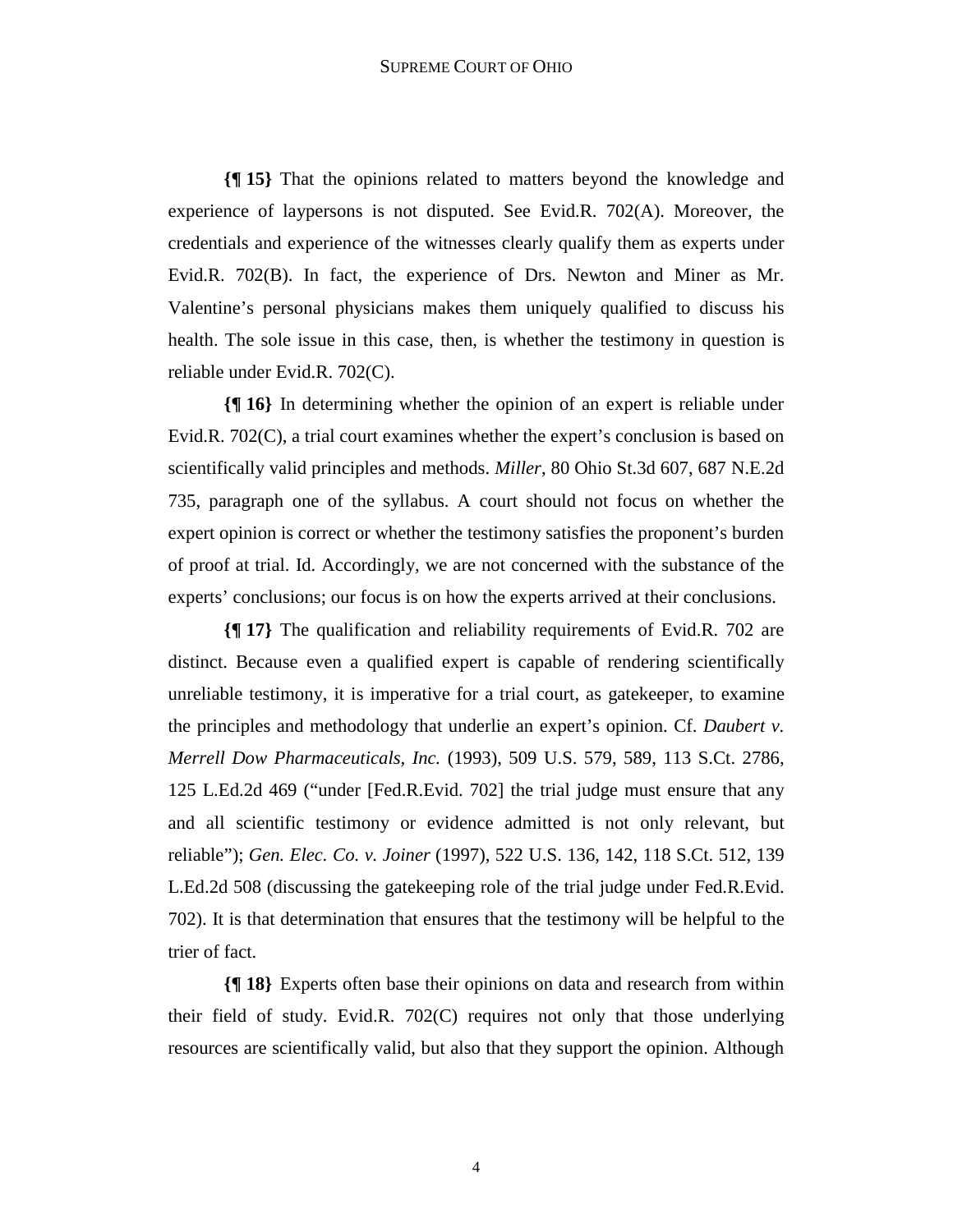scientists certainly may draw inferences from a body of work, trial courts must ensure that any such extrapolation accords with scientific principles and methods. In this respect, we find persuasive *Gen. Elec. Co. v. Joiner*. In *Joiner*, the United States Supreme Court, in discussing the reliability requirements of Fed.R.Evid. 702, stated, "A court may conclude that there is simply too great an analytical gap between the data and the opinion proffered." *Gen. Elec. Co. v. Joiner*, 522 U.S. at 146, 118 S.Ct. 512, 139 L.Ed.2d 508. Because expert opinion based on nebulous methodology is unhelpful to the trier of fact, it has no place in courts of law.

**{¶ 19}** Valentine asserts that this conclusion invades the province of the jury. This argument demonstrates a fundamental misunderstanding of the purpose and operation of Evid.R. 702. A decision not to admit expert evidence under Evid.R. 702 does not invade the province of the jury. Instead, such a decision prevents the jury from considering information that would not assist in rendering a verdict founded on reliable expert evidence.

**{¶ 20}** Valentine also asks us to impose an affirmative duty on a trial court to acquaint itself with the scientific literature that underlies an expert's opinion. The abuse-of-discretion standard, which applies to admissibility determinations, already targets the potential problem that this proposal attempts to avoid. To the extent that doing so is necessary to avoid making an unreasonable, arbitrary, or unconscionable decision, a trial court is obliged to apprise itself of the details of proffered evidence. There is no indication that the trial court failed to do so in this case.

**{¶ 21}** The trial court concluded that the proffered opinions were not based on reliable scientific methodology, finding that the underlying conclusion of the experts' opinions (i.e., that the chemicals to which Mr. Valentine was exposed are capable of causing glioblastoma multiforme) was not scientifically reliable. None of the experts' opinions cited any studies showing a causal connection between chemical exposure and glioblastoma multiforme. The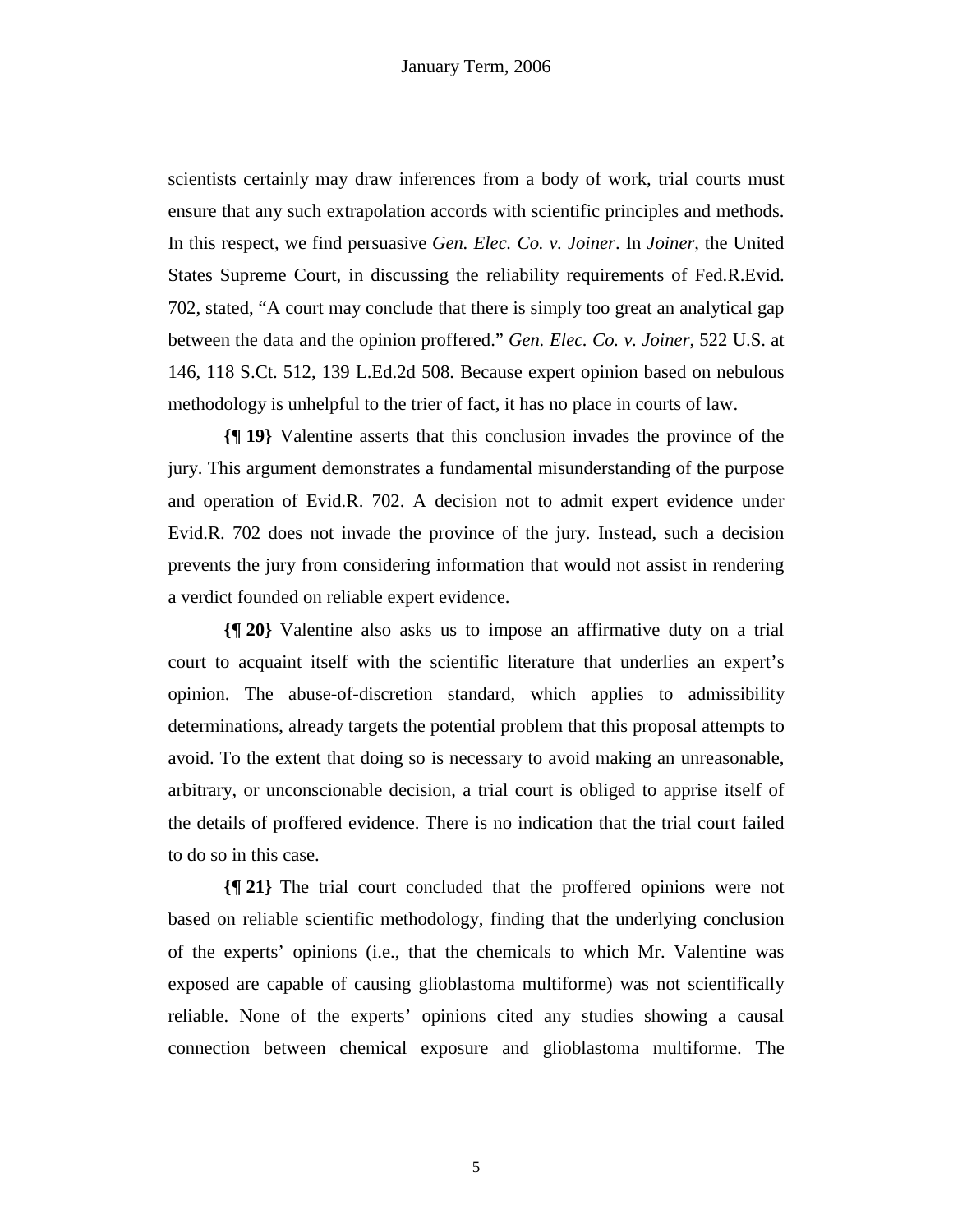epidemiological studies did not involve persons in the same industry in which Valentine worked and did not identify a particular chemical or group of chemicals that cause glioblastoma multiforme. Similarly, the animal studies cited did not indicate that brain tumors develop across species. Moreover, the fact that a number of the chemicals to which Mr. Valentine was exposed have been classified as carcinogens does not establish that they are capable, individually or collectively, of causing glioblastoma multiforme. To arrive at their opinions, the experts were required to extrapolate from the conclusions of the underlying materials. The trial court did not abuse its discretion in finding that the experts did not adequately explain the scientific basis for doing so.

**{¶ 22}** The experts relied heavily on differential diagnosis to reach their conclusions. "Differential diagnosis" describes the process of isolating the cause of a patient's symptoms through the systematic elimination of all potential causes. See *Hardyman v. Norfolk & W. Ry. Co.* (C.A.6, 2001), 243 F.3d 255, 260, quoting Federal Judicial Center, Reference Manual on Scientific Evidence (1994) 214. Although differential diagnosis is a standard scientific method for determining causation, see *Westberry v. Gislaved Gummi AB* (C.A.4, 1999), 178 F.3d 257, 262, its use is appropriate only when considering potential causes that are scientifically known. For example, in *Westberry*, the plaintiff alleged that breathing airborne talc caused aggravation of a preexisting sinus condition. Because the parties did not dispute that inhalation of high levels of talc causes irritation in mucous membranes, differential diagnosis was a valid method to establish causation. Id. at 264-265. In contrast, Drs. Newton and Miner were unable to establish that any of the chemicals to which Mr. Valentine was exposed are capable of causing glioblastoma multiforme. Accordingly, differential diagnosis is not a reliable method for determining legal causation in this case.

**{¶ 23}** Although the experts are highly qualified, their experience, by itself, does not establish the legal reliability of their opinions as applied to the

6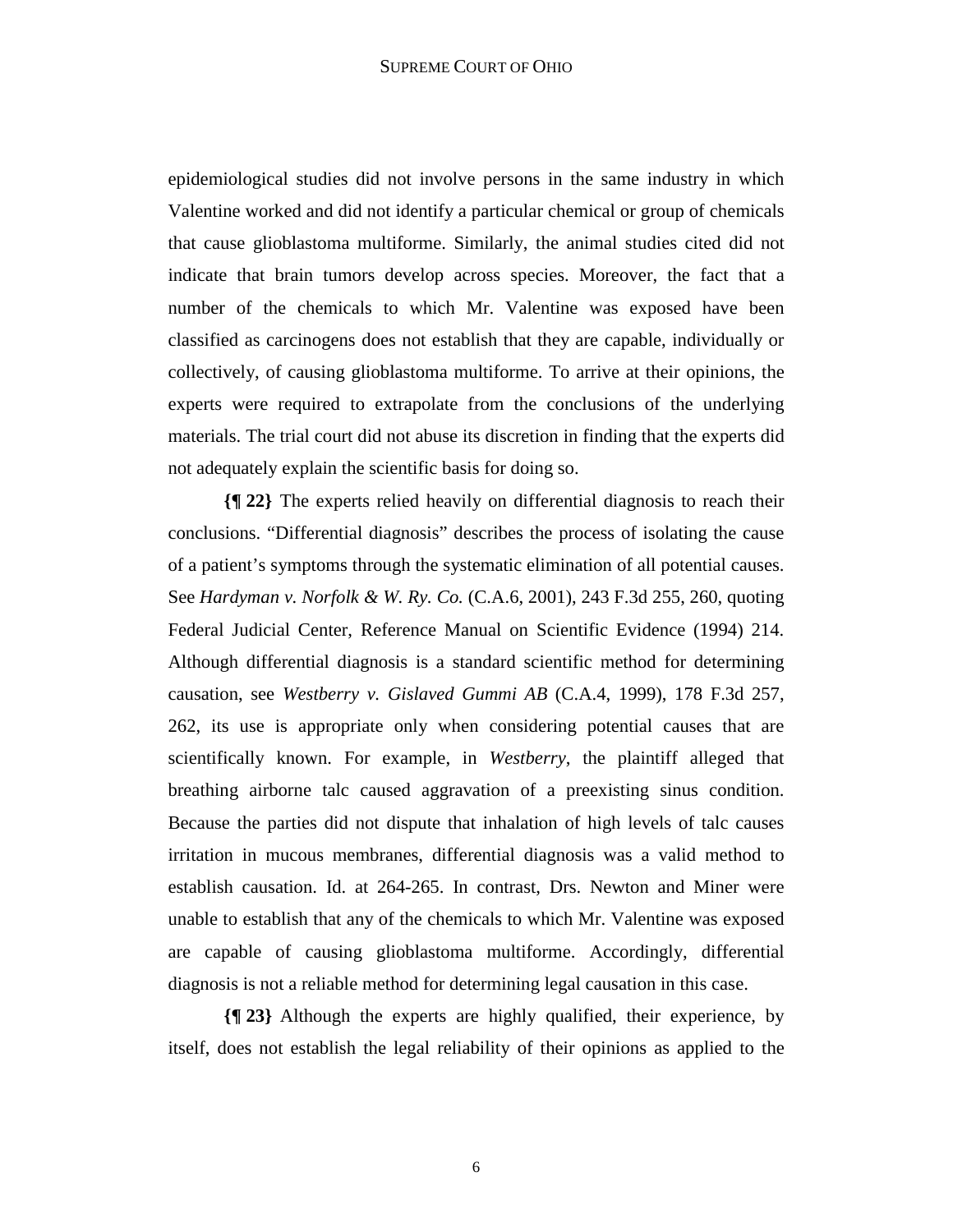facts of this case. Nor does the contemporaneous death of Mr. Valentine's coworker, Harold McConnaughey, demonstrate reliability. "When an unusual event follows closely on the heels of another unusual event, the ordinary person infers a causal relation \* \* \*. But lay speculations on medical causality, however plausible, are a perilous basis for inferring causality." *Rosen v. Ciba-Geigy Corp.*  (C.A.7, 1996), 78 F.3d 316, 318. "[T]he courtroom is not the place for scientific guesswork, even of the inspired sort. Law lags science; it does not lead it." Id. at 319. Expert opinion based on unscientific principles and methodology is unhelpful to the trier of fact and has no place in courts of law. Accordingly, the trial court did not abuse its discretion when it excluded the expert testimony proffered by Valentine.

Judgment affirmed.

 O'CONNOR, O'DONNELL and LANZINGER, JJ., concur. RESNICK, PFEIFER and LUNDBERG STRATTON, JJ., dissent.

# **PFEIFER, J., dissenting.**

**{¶ 24}** I concur in Justice Lundberg Stratton's thorough dissent, in which she sets forth the qualifications and testimony of the experts at issue. The expert testimony offered was of a quality that easily surpasses the standard for summary judgment, and the trial judge abused his discretion in finding otherwise. This case should have been decided by a jury weighing the competing testimony of qualified experts.

\_\_\_\_\_\_\_\_\_\_\_\_\_\_\_\_\_\_

**{¶ 25}** This is a workers' compensation case, not a products-liability case. Therefore, Valentine need not prove that one specific chemical caused her husband's disease. She need not identify a specific product or manufacturer. Nor is this an intentional-tort case against PPG Industries, Inc. Valentine does not claim that PPG Industries knew of and ignored the dangers of the chemicals her husband worked with. She makes no claim that PPG Industries was negligent.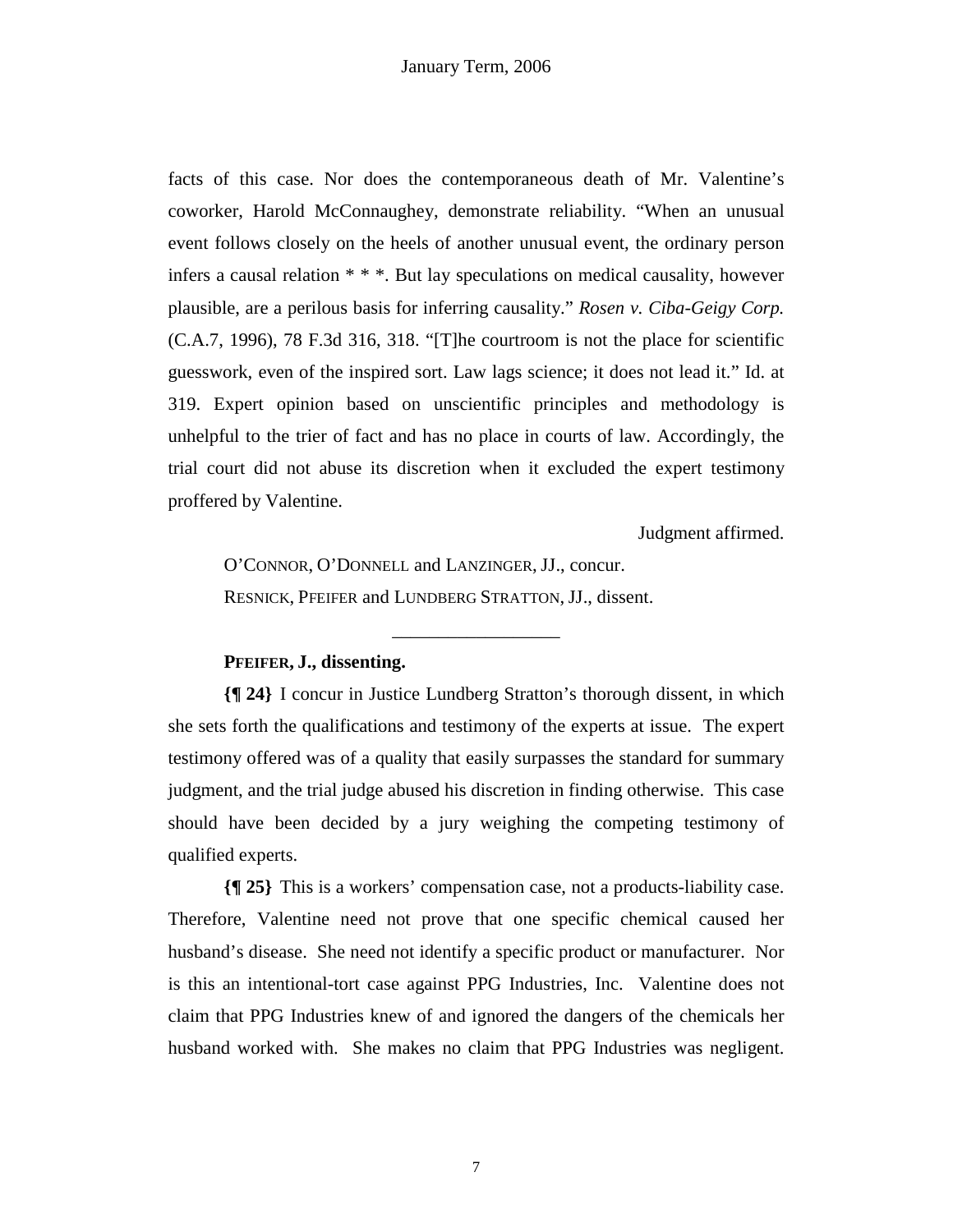She claims only that her husband became ill because of his job. A neurosurgeon, a neuro-oncologist, and an industrial hygienist testified that workplace exposure did cause Valentine's husband's cancer.

**{¶ 26}** Their testimony should have been enough to establish at least a genuine issue of material fact as to whether the decedent's cancer was caused by his exposure to cancer-causing substances in his workplace. It is true that Valentine's experts did not prove that one specific chemical caused his brain tumor. The trial judge's criticism of their methodology would be appropriate if the doctors had been required to prove such a link. Instead, they were charged with looking at the whole of Valentine's workplace environment and whether that environment contributed to cause his cancer.

**{¶ 27}** The death of Mr. Valentine's co-worker, McConnaughey, of the same rare disease at virtually the same time is the key element in the experts' conclusion that there was a connection between Mr. Valentine's workplace exposure to chemicals and his cancer. At the heart of their methodology are statistics – cold, hard numbers. It is enormously unlikely statistically that, simply by chance, two men who worked at the same job at the same location would die within a week of each other of the same rare brain cancer that causes only one in roughly every 14,000 deaths in the United States. Only 17 people worked with the same chemicals over the same duration of time at PPG Industries as Valentine and his colleague. The odds that two people from that same group of 17 workers would randomly contract this cancer are one in 1,442,206.

**{¶ 28}** Beyond the statistically extreme improbability that Mr. Valentine's and McConnaughey's cancers occurred as a result of chance, the experts identified compelling risk factors. Mr. Valentine and McConnaughey worked with benzene, a known human carcinogen. They worked with acrylonitrile and ethylene oxide, which cause brain tumors in rats. They worked in an environment with deficient personal protective equipment and ventilation. Lab workers no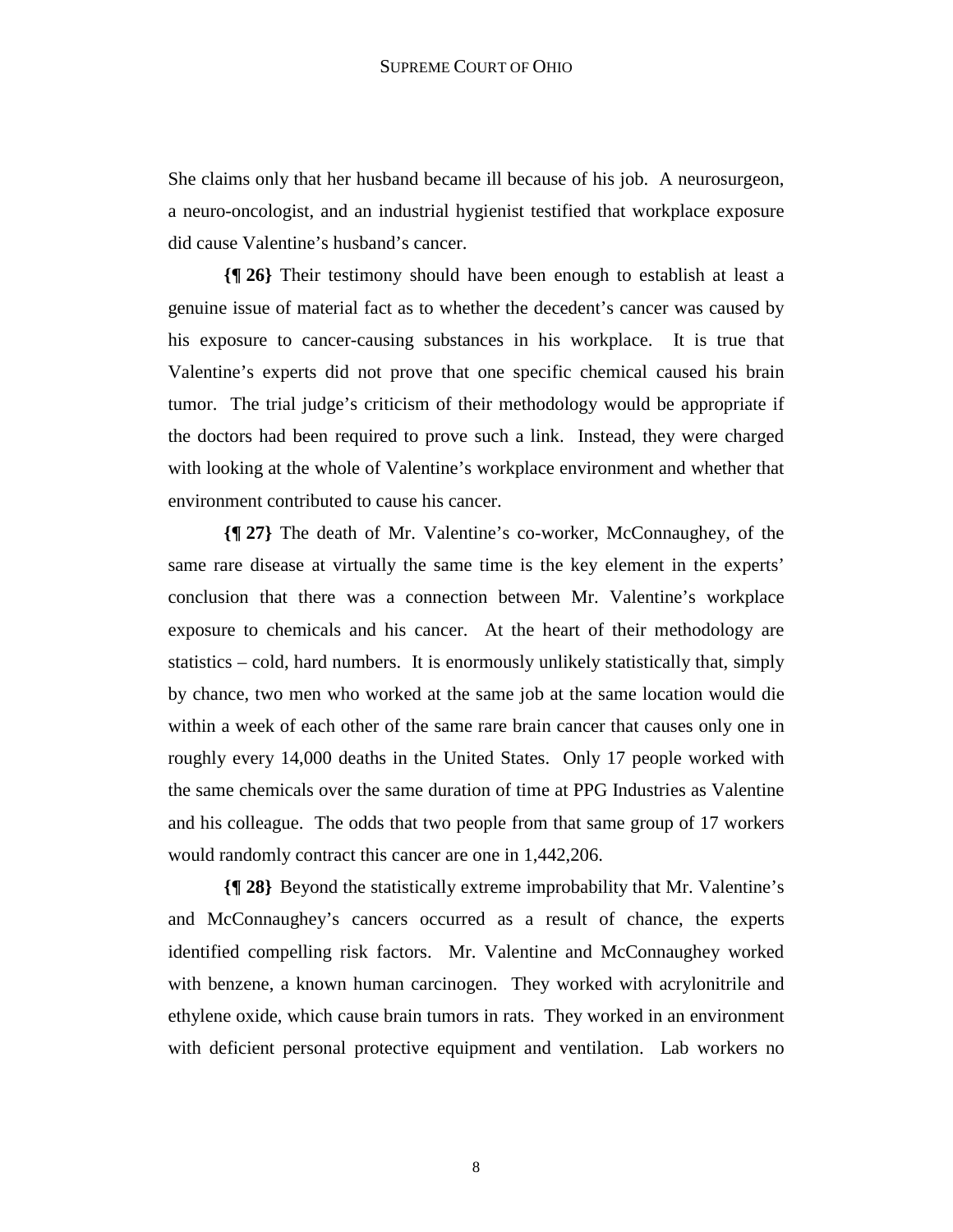longer use benzene because of its potential danger and have adopted safety procedures worlds away from those employed in the early years by Mr. Valentine and McConnaughey. Mr. Valentine used cancer-causing agents in a dangerous manner over a long period of time. McConnaughey did the same. They ended up with the same disease by chance?

**{¶ 29}** There is less than one chance in a million, quite literally, that the well-qualified doctors who testified on behalf of Valentine were wrong about the cause of her husband's death. The trial court seized upon that fraction of a speck of a chance to deny death benefits in this workers' compensation case, without ever giving a jury a chance to consider the testimony of the parties' experts. If three or four or five co-workers had died of the same brain cancer, would the court have allowed Valentine's experts to testify without a proven link between a particular chemical and glioblastoma multiforme? Applying the trial court's reasoning, the answer would have to be no. Statistics are irrelevant in the trial court's analysis.

**{¶ 30}** Statistics aided the experts' differential diagnosis, which is a reliable method for determining causation. "[T]he overwhelming majority of the courts of appeals that have addressed the issue have held that a medical opinion on causation based upon a reliable differential diagnosis is sufficiently valid to satisfy the first prong of the Rule 702 inquiry." *Westberry v. Gislaved Gummi AB* (C.A.4, 1999), 178 F.3d 257, 262. The Sixth Circuit is among the courts of appeals that have found differential diagnosis to be an "appropriate method for making a determination of causation for an individual instance of disease." *Hardyman v. Norfolk & W. Ry. Co.* (C.A.6, 2001)**,** 243 F.3d 255, 260. *Hardyman* describes the method:

**{¶ 31}** " 'A reliable differential diagnosis typically, though not invariably, is performed after "physical examinations, the taking of medical histories, and the review of clinical tests, including laboratory tests," and generally is accomplished

9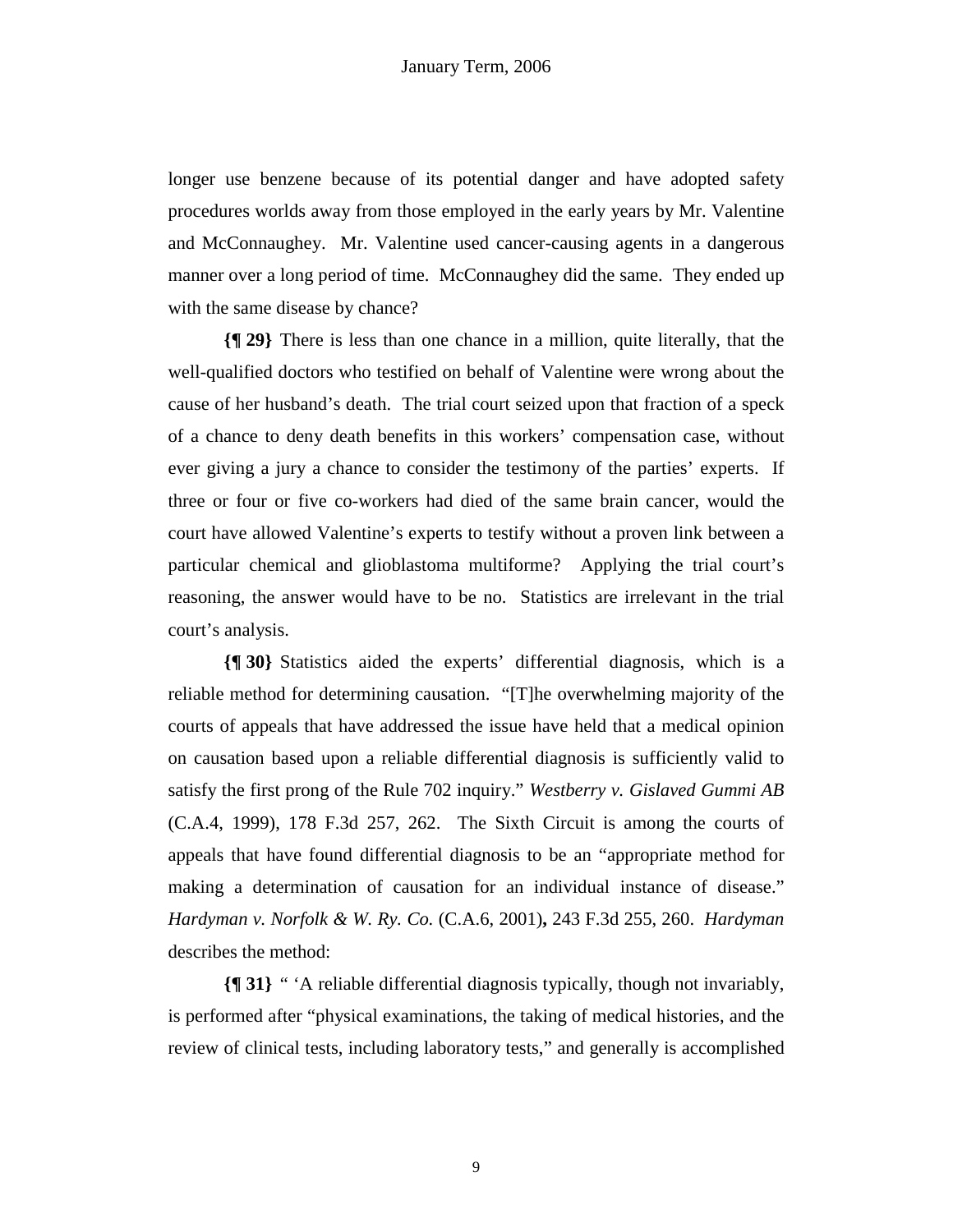by determining the possible causes for the patient's symptoms and then eliminating each of these potential causes until reaching one that cannot be ruled out or determining which of those that cannot be excluded is the most likely.' " *Hardyman*, 243 F.3d at 260-261, quoting *Westberry,* 178 F.3d at 262, quoting *Kannankeril v. Terminix Internatl., Inc.* (C.A.3, 1997), 128 F.3d 802, 807.

**{¶ 32}** The differential diagnoses done by the doctors in this case were reliable and met the requirements of Evid.R. 702. A jury should have considered their testimony.

**{¶ 33}** Instead, the trial judge essentially tried the case on the merits at the summary judgment stage. It may be that the trial court found Valentine's experts unconvincing, but that is a far cry from their being unqualified to testify. A trial court's use of the magical word "methodology" can transform testimony that the trial judge does not agree with into testimony that is "unqualified." Does this court really believe that Evid.R. 702 was designed to keep experts in their field like Drs. Miner and Newton from testifying in a case like this? Or are we to believe that the real cancer experts are not at James Cancer Hospital but at the courthouse in Chillicothe?

RESNICK and LUNDBERG STRATTON, JJ., concur in the foregoing opinion.

\_\_\_\_\_\_\_\_\_\_\_\_\_\_\_\_\_\_

#### **LUNDBERG STRATTON, J., dissenting.**

**{¶ 34}** I believe that the trial court abused its discretion when it excluded the opinions of plaintiff's expert witnesses. The opinions were sufficiently reliable to establish a genuine issue of material fact on causation in order for the issue to withstand summary judgment. Therefore, I respectfully dissent.

**{¶ 35}** The decedent worked with and was exposed to a number of chemicals in the workplace, including toxic agents and carcinogens, on a daily basis for 30 years. He succumbed to an extremely rare form of brain cancer, glioblastoma multiforme, at age 52. He did not smoke or abuse alcohol and had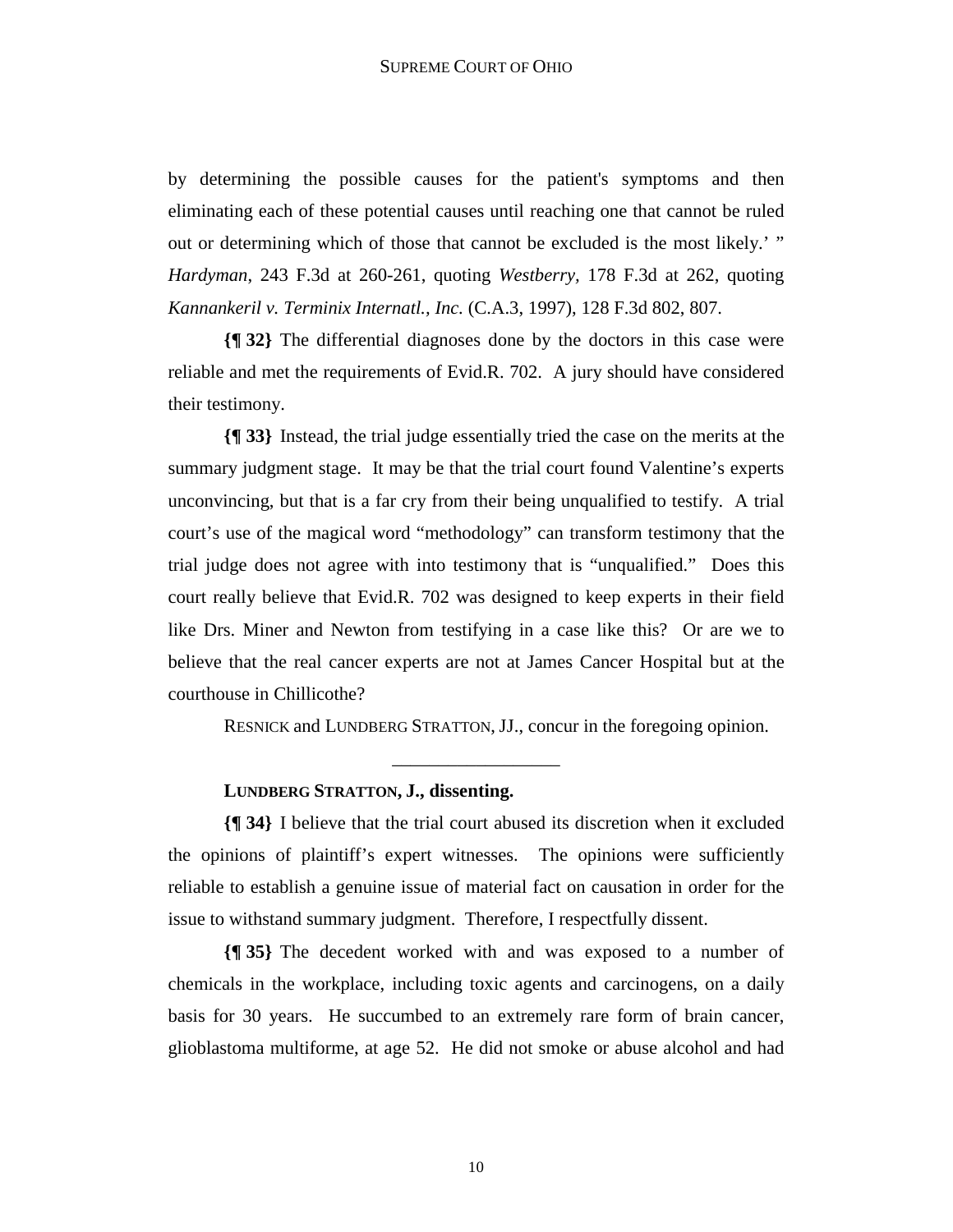no family history of brain cancer. He was in excellent health until his diagnosis. Within seven days of Valentine's death, a laboratory co-worker, Hal McConnaughey, who had been exposed to the same chemicals, also died of the same rare brain tumor, at age 49. These two deaths are significant in that glioblastoma multiforme occurs in approximately 1.5 of every 10,000 males in the United States.

**{¶ 36}** Three expert witnesses offered opinions that the decedent's disease was directly and proximately caused by his long-term exposure to toxic chemicals in the workplace. Two of the witnesses were his treating physicians; the third was an industrial hygienist who had evaluated his work environment. It is not disputed that these experts are eminently qualified professionals and that their opinions related to "matters beyond the knowledge" of laypersons. Evid.R. 702(A). The trial court, however, concluded that the opinions were not based on reliable scientific information.

**{¶ 37}** These experts used their professional knowledge to synthesize and extrapolate information from various sources to connect the decedent's exposure to toxic chemicals in the workplace with his brain tumor. I believe that these opinions reached the threshold level of admissibility of evidence under Evid.R. 702 and that it was arbitrary and unreasonable for a judge to summarily dismiss their conclusions as unreliable.

#### Norman Brusk

**{¶ 38}** Norman Brusk, a certified industrial hygienist with more than 30 years' experience in this field, evaluated the decedent's work environment and concluded that he had "unquantifiable, but significant exposures to cancer causing and potentially cancer causing chemicals via airborne, skin absorption and ingestion routes of exposure." During the earlier years, in the 1960s and 1970s, the decedent did not wear any protective clothing or use protective equipment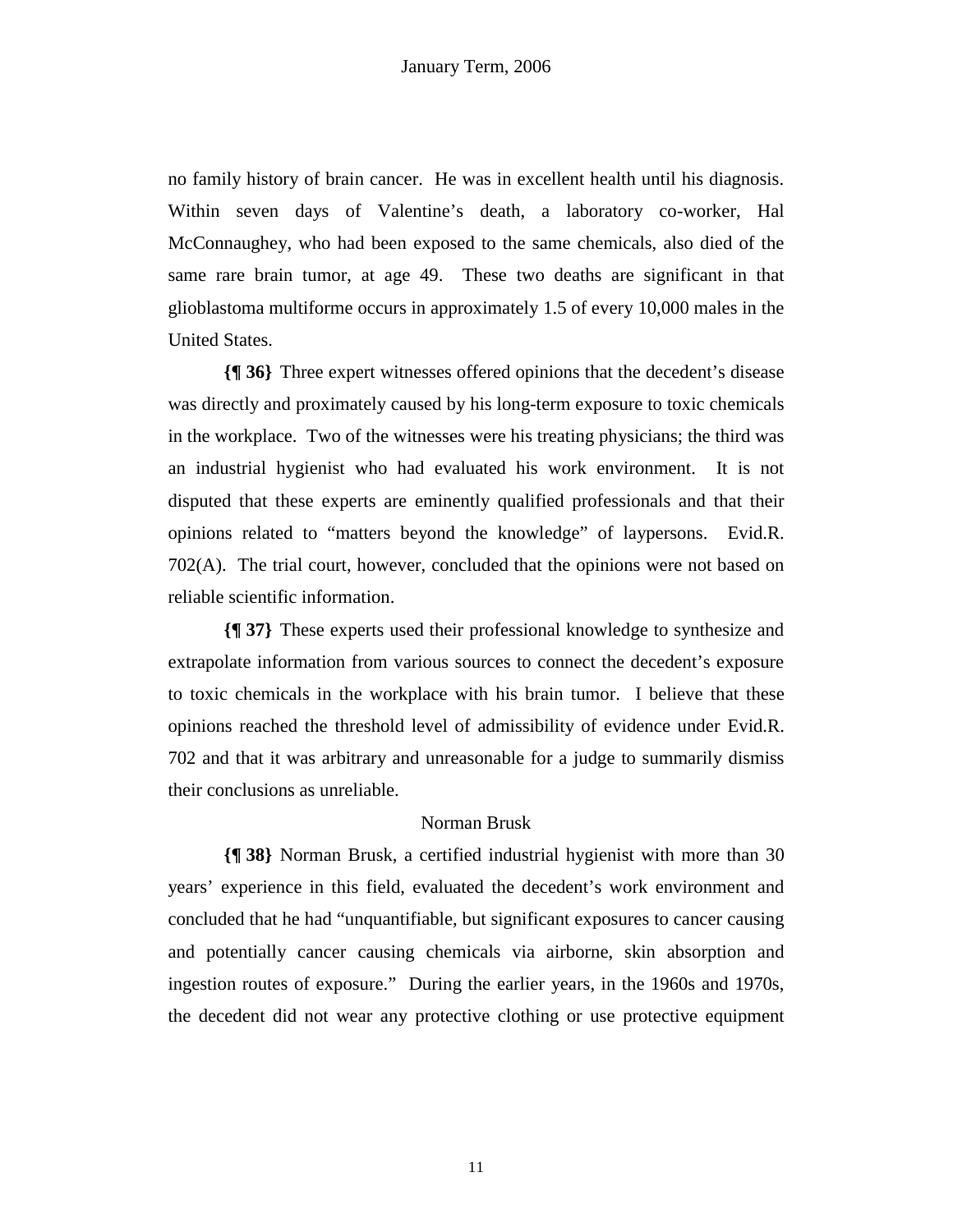while working, so his exposure to carcinogens would have been even greater then than in later years.

**{¶ 39}** Brusk also cited a number of studies in which clusters of workers who had been exposed to toxic chemicals were diagnosed with brain cancer. At a petrochemical research facility, "patterns suggest that the brain cancer excess resulted from occupational exposures." A study comparing chemists with architects "supports the suggestions that chemical exposure is a cause of both leukemic and hematopoetic tumors and brain tumors and thus indicates the occupational hazards in chemical work." Another study of petrochemical workers indicated an excessive number of brain tumors and that they are likely to be occupational-related. A study of women in China concluded that persons in occupations in which they were exposed to organic solvents had a significantly elevated risk for brain cancer.

**{¶ 40}** Brusk concluded, "Based on my assessment of Mr. Valentine's workplace, the above studies, my experience as an industrial hygienist as well as a chemist, and the occurrence of clusters of brain cancers in chemical related fields, it is my professional opinion that Mr. Valentine had a higher risk of developing brain cancer because of his position as a laboratory technician than of employees in the general workforce and of the population as a whole.

# Dr. Michael Miner

**{¶ 41}** Dr. Michael Miner has practiced neurosurgery for more than 25 years. He is a professor of neurological surgery and Director of the Division of Neurosurgery at the Ohio State Medical School. He has "worked extensively with patients with glioblastoma multiforme" and has performed "extensive research on people with brain tumors both clinically and in the laboratory."

**{¶ 42}** Dr. Miner relied on his 25 years of neurosurgical practice, his research, medical literature on genetics, animal studies, and human epidemiological studies to conclude that the decedent's brain tumor was directly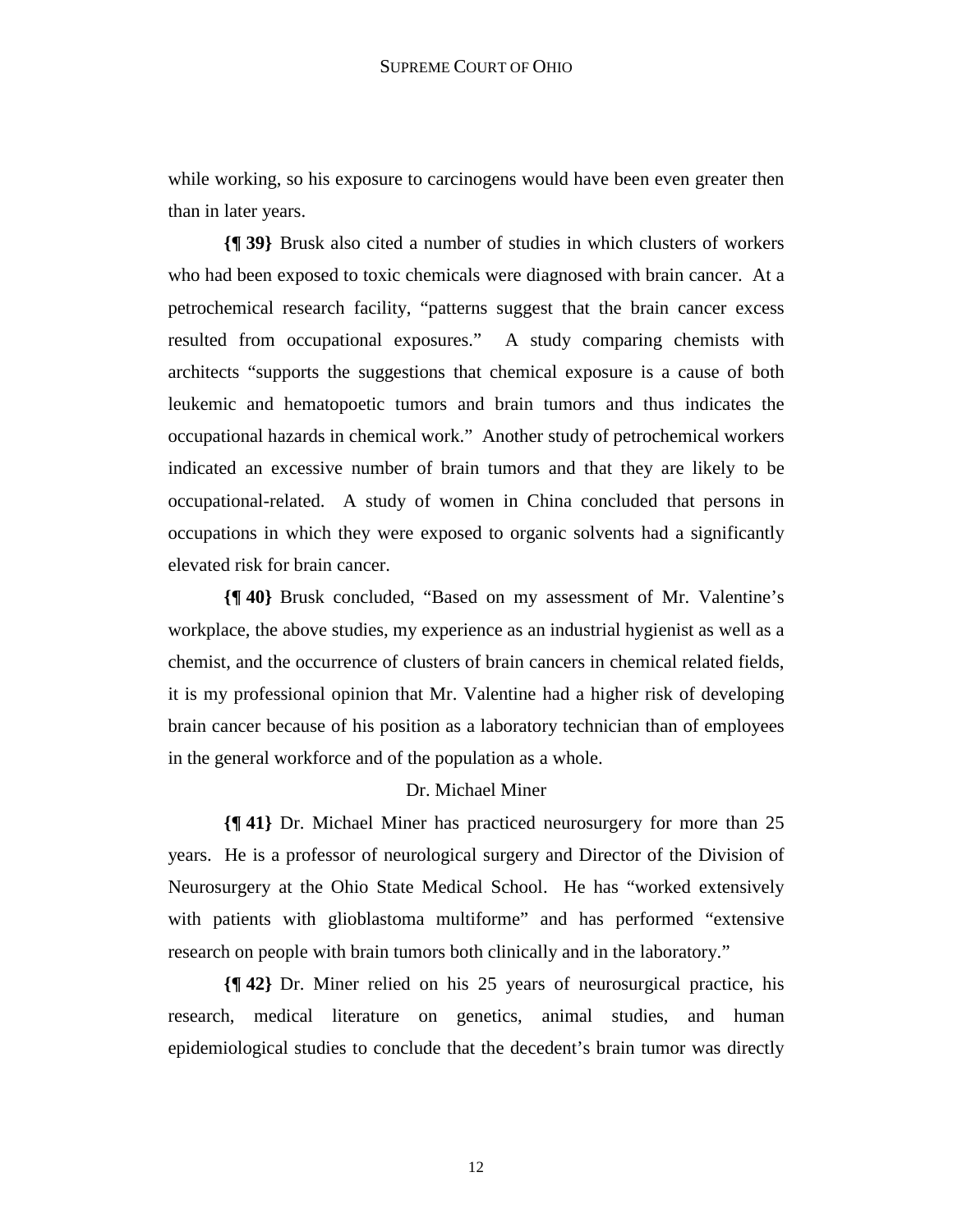and proximately caused by extensive exposure to a combination of chemical toxins in the workplace. In support of his opinion, Dr. Miner cited genetic research that documented the impact of the carcinogen benzene on the P53 suppressor gene in animals. Animals exposed to benzene developed the type of brain tumor that the decedent developed. The decedent had been exposed to benzene, a substance no longer commonly used in laboratories because of its potential danger.

**{¶ 43}** Dr. Miner also pointed to laboratory studies that documented brain tumors in rats that had been exposed to acrylonitrile and ethylene oxide. These are substances to which the decedent was exposed and that are known to either cause or have the potential to cause changes in human cells that result in cancer.

**{¶ 44}** Dr. Miner relied upon epidemiological studies that documented a higher than expected incidence of brain tumors in people exposed to carcinogens like those to which the decedent had been exposed. The studies indicated an increased risk of cancer, including brain cancer, in laboratory technicians and chemists who had routinely handled solvents. Dr. Miner cited studies of persons who had worked in the petroleum industry. Those studies also documented an increased risk of brain tumors from exposure to solvents, especially benzene.

**{¶ 45}** Dr. Miner explained that the decedent and McConnaughey worked with the same carcinogens for a number of years in the same environment, and both developed an extremely rare form of brain cancer. There were few, if any, other people at PPG Industries, Inc., who had worked in the same environment for a similar number of years. Epidemiological studies usually involve a large group of people and would not reveal the significance of these tumors, because the two men would have been subsumed in a large group of employees who did not work in the identical environment. Dr. Miner explained that epidemiological studies are not designed to examine small groups. Furthermore, recreating the exact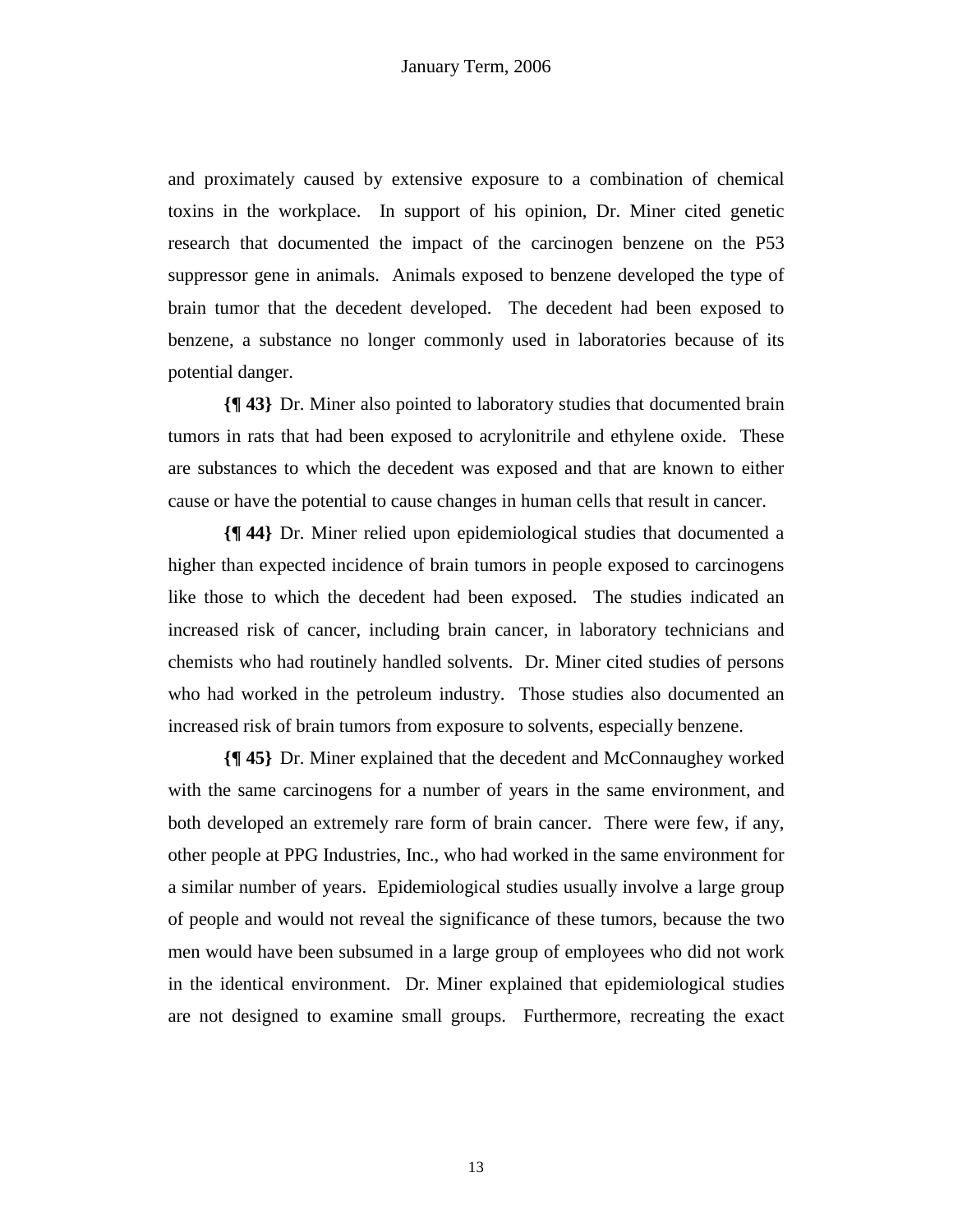chemical exposure that these men sustained over such a long period would be impossible.

**{¶ 46}** Dr. Miner concluded that "cumulative evidence in medical literature and experience does provide substantial basis to state that long term excessive exposure to the solvents and other cancer causing chemicals identified in Mr. Valentine's specific working environment can cause brain cancer (glioblastoma multiforme)."

# Dr. Herbert Newton

**{¶ 47}** Dr. Herbert Newton is Director of the Division of Neuro-Oncology at the Ohio State University Medical Center and the James Cancer Hospital. He is also an associate professor of neurology and pediatrics in the Department of Neurology at Ohio State. During his tenure at the James Cancer Hospital, Dr. Newton has diagnosed and cared for more than 1,000 patients with brain tumors, over half of them with glioblastoma multiforme.

**{¶ 48}** Dr. Newton also opined that, based on a reasonable medical probability, the decedent's brain tumor was directly and proximately related to his exposure to numerous potentially neurocarcinogenic chemicals over many years. He noted that the decedent's type of brain tumor is rare; it is responsible for approximately seven of every 100,000 deaths per year in the United States. Furthermore, it takes decades for a brain tumor to develop. Dr. Newton concluded that these facts are consistent with the decedent's history of chronic toxic exposure for over 30 years at PPG Industries. Dr. Newton also noted the death of McConnaughey, the decedent's co-worker.

**{¶ 49}** Dr. Newton's opinion relied on epidemiological evaluations of "clusters" of persons in the petroleum and chemical industries who developed brain tumors. In one cluster, 19 persons from the same plant with long-term exposure to many solvents were diagnosed with brain tumors. Another cluster consisted of six chemists from the same building who developed gliomas. The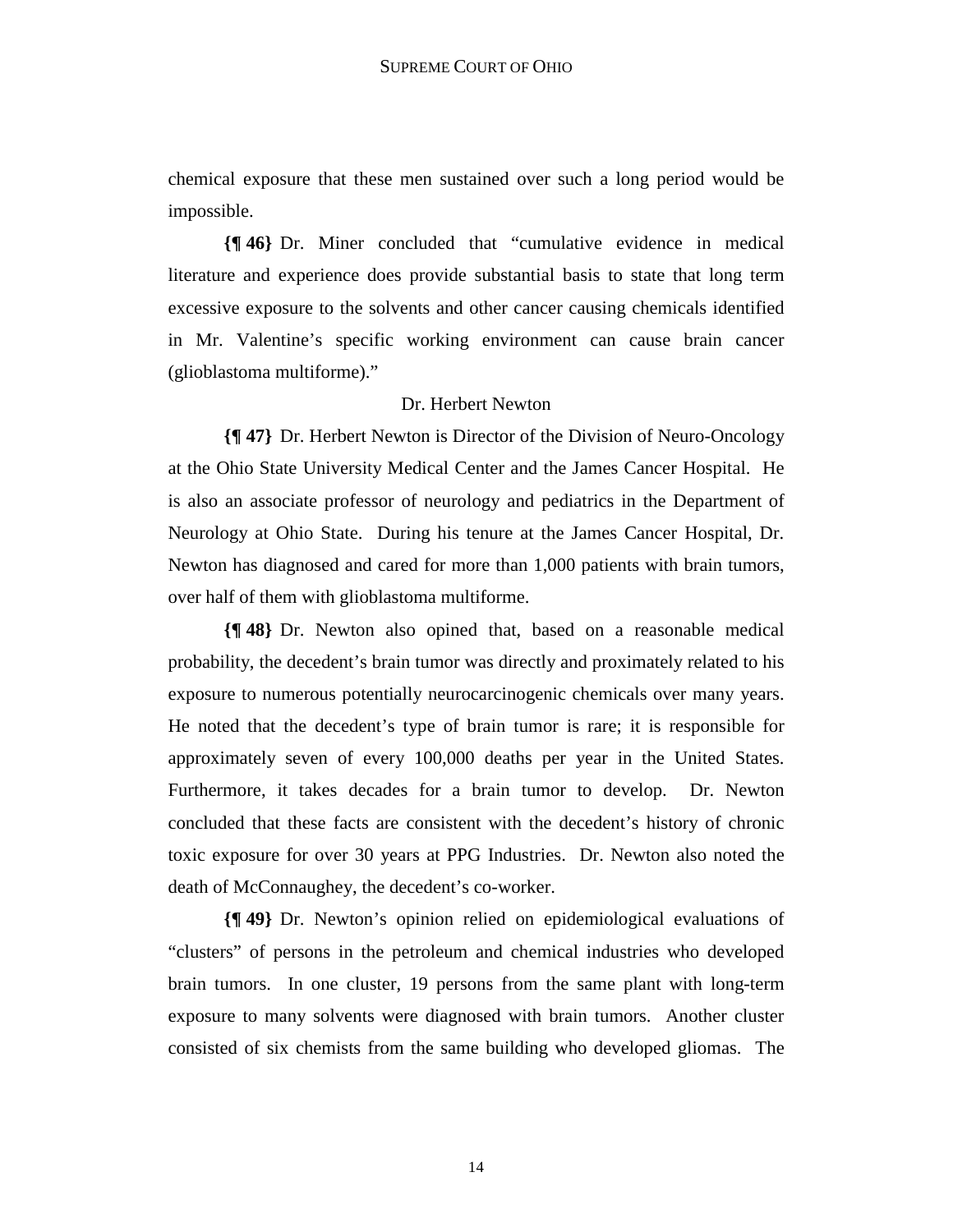study concluded that the employees at the complex had a risk of developing a brain tumor eight times that of the general population.

**{¶ 50}** Dr. Newton acknowledged the limitations of human epidemiological research in the study of brain tumors. Brain tumors are uncommon in the general population. It is difficult to define a group to evaluate in terms of amount and duration of toxic exposure. And it would be difficult and inherently inaccurate to reconstruct employees' chemical exposures in the workplace for purposes of a study.

**{¶ 51}** Ohio favors the admission of expert evidence so long as it is relevant and reliable and will assist the trier of fact. *State v. Nemeth* (1998), 82 Ohio St.3d 202, 211, 694 N.E.2d 1332. Evid.R. 702. Evidence should not be excluded merely because it is questionable or confusing. *Miller v. Bike Athletic Co*. (1998), 80 Ohio St.3d 607, 614, 687 N.E.2d 735. These experts' opinions would be subject to cross-examination, and the credibility of the conclusions should be matters for the trier of fact. *Nemeth*, 82 Ohio St.3d at 211, 694 N.E.2d 1332.

**{¶ 52}** I agree that, to be admissible, an expert's opinion must be based on valid, reliable information in light of the multitude of professional experts in our litigious society known as "hired guns." And with advances in science and technology, courts must ensure that the underlying basis of expert testimony meets the legal standard for admissibility of evidence under Evid.R. 702. However, in our zealousness to curb abuse, we cannot permit a court to unreasonably and arbitrarily exclude expert evidence.

**{¶ 53}** In *Wilson v. CSX Transp., Inc.* (Tenn.App.2003), No. E 2002- 00291-COA-R9-CV, 2003 WL 1233536, a Tennessee court of appeals ruled that the testimony of three expert witnesses was admissible to establish a genuine issue of material fact regarding the cause of the death of Ricky J. Wilson, a carman for CSX. Wilson was diagnosed at age 40 with the same type of brain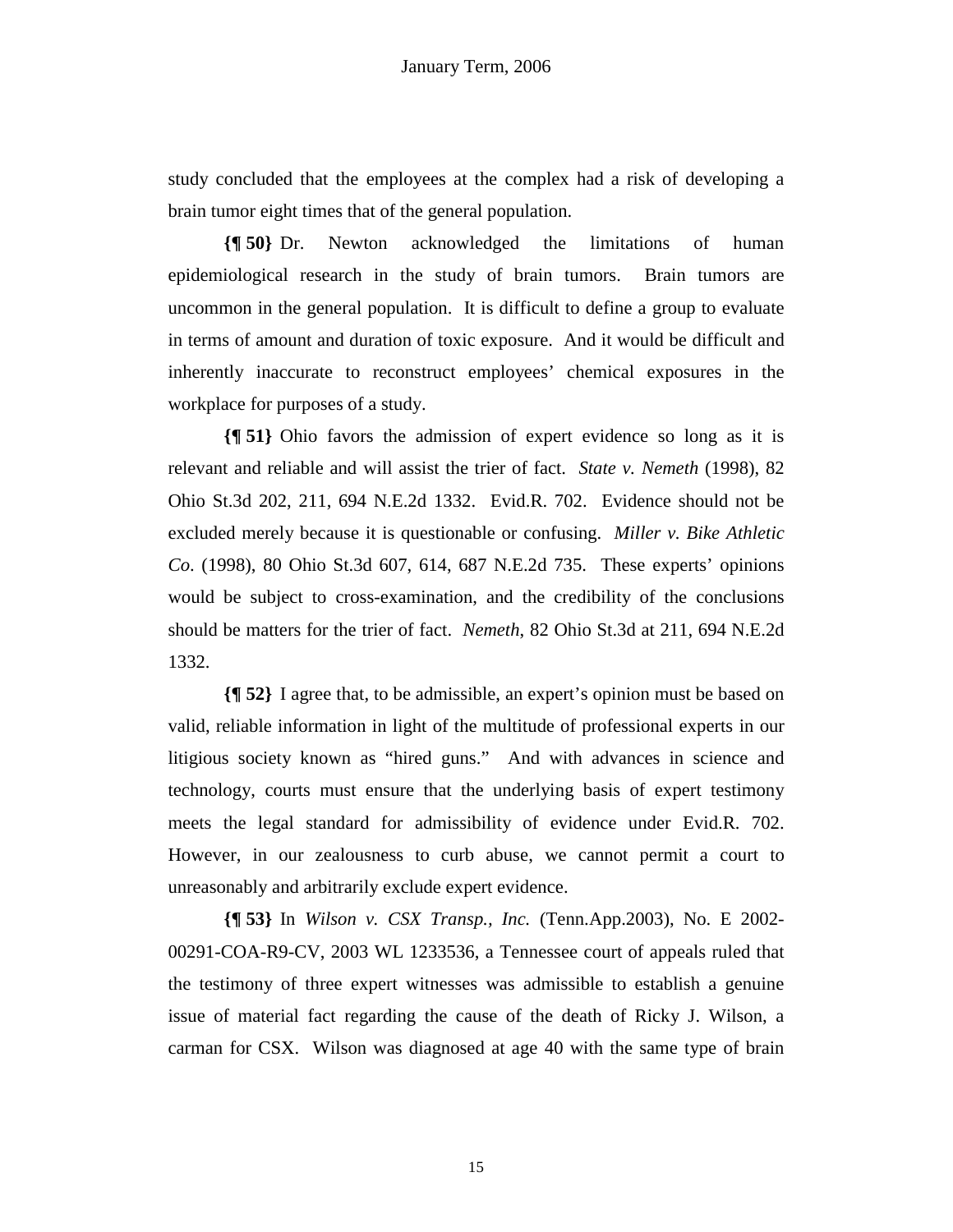tumor as Valentine's, a glioblastoma multiforme, and leukemia. He died two years later.

**{¶ 54}** Wilson's widow alleged that his exposure to various toxic chemicals at work, such as benzene and other carcinogens, caused or contributed to cause his brain cancer and leukemia. She presented testimony of a chemist, a pathologist-toxicologist, and a physician. The trial court had permitted the testimony of the chemist and the pathologist-toxicologist, but had excluded the testimony of the physician, claiming that his testimony lacked studies or statistical data to back up the opinion.

**{¶ 55}** Applying the Tennessee standard of admissibility of expert evidence, that a court "must assure itself that the opinions are based on relevant scientific methods, processes, and data, and not upon an expert's mere speculation," the court concluded that the opinion was based on valid and relevant science, not speculation. Id. at \*5. The CSX experts offered opinions in opposition to the plaintiff's experts; however, the appellate court explained that the weight and credibility of the competing scientific views are matters appropriately left to the trier of fact. Id. See, also, *Hand v. Norfolk S. Ry. Co*. (Tenn.App.1998), No. 03A01-9704-CV-00123, 1998 WL 281946, \*4, in which the court allowed expert testimony that Hand's exposure to certain solvents, including benzene and other carcinogens, during his 25 years with the railroad caused or contributed to the glioblastoma multiforme, of which he died at age 58.

**{¶ 56}** Like Judge Abele in the court below, I, too, am troubled by the application of the law to the facts of this case. Three highly qualified expert witnesses proffered opinions based upon information, experience, and science that cumulatively supported their conclusions. Two of the experts were the decedent's treating physicians, who are associated with outstanding medical institutions, the Ohio State University School of Medicine and the James Cancer Hospital. The third expert, Norman Brusk, has more than 30 years' experience in industrial